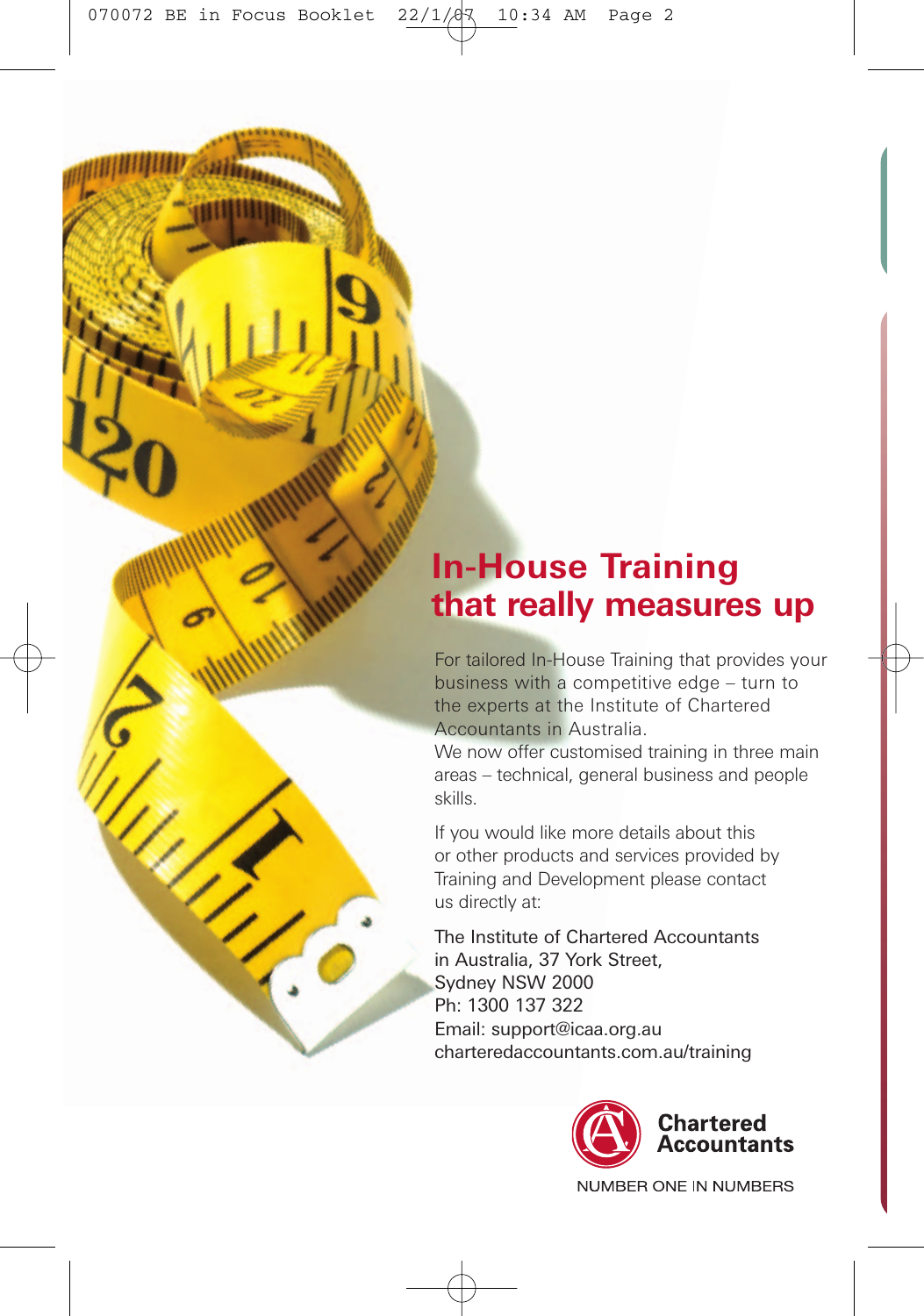# **Chartered Accountants Business in focus**

**Monthly audio program > presented by Michael Schildberger**



**NUMBER ONE IN NUMBERS** 

# **The extras**

**bruary** 07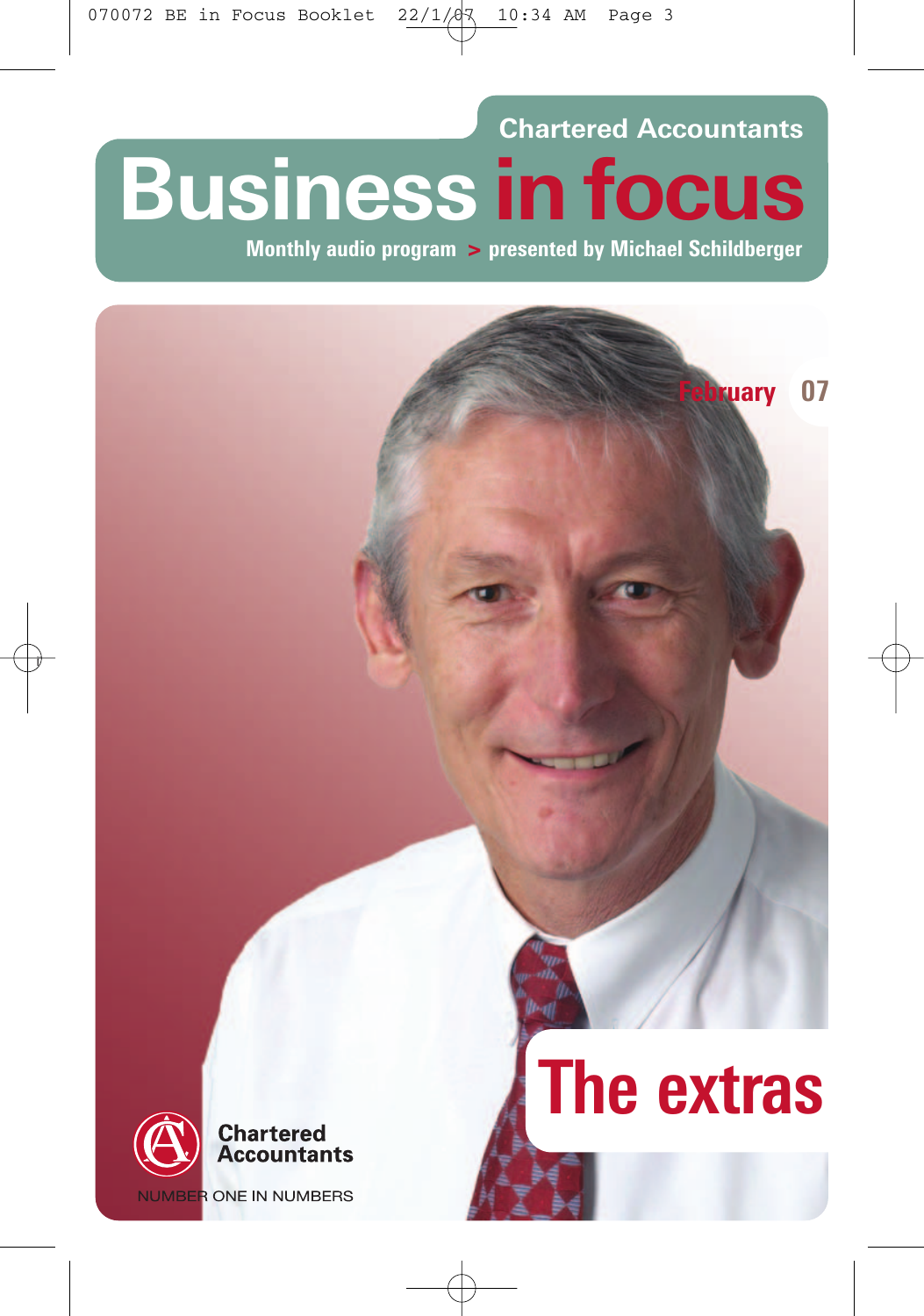

We're often told to work on our businesses more than in them. This is one time of the year when, without spoiling a holiday too much, we can spend time "contemplating". How can we improve, increase revenue and cut costs?

On this month's CD we try to help. First, an area we can't do much about but we're directly affected - the economy. Professor Neville Norman gives us his traditional January forecast for the year.

And, we might pick up some thought-provoking tips from other successful business people on this CD, such as award winner Terrill Riley-Gibson and her Balcony Living concept, or Mark Perissinotto with global on-line success.

There's a word of warning from Michael Jones of Cummings Flavel McCormack about the potential of super being a new death duty.

You might also enjoy some research findings that suggest we should "nap" at work!

Not "napping", so many of us are uncomfortable with networking, but professional trainer Wendy Buckingham tells us it's vital for accountants and has some hints on how to make it work best.

Giving teams of any description the power to win is the recipe for winning results. And former Olympian, Bo Hanson, has good advice to chartered accountants.

And Lawrie Stanford of the Australian Wine & Brandy Corporation has spoken at conferences for the Institute of Chartered Accountants in Australia. We'll hear his outlook on the CD.

Enjoy the CD and this Extras booklet and above all, I wish you a successful 2007.

Michael

Michael Schildberger

© Copyright 2006 Business Essential Pty Ltd ABN 98 006 144 449 and the Institute of Chartered Accountants in Australia ABN 50 084 642 571. Business Essentials and the BE logo are registered trademarks of Business Essentials Pty Ltd. Neither Business Essentials Pty Ltd nor Michael Schildberger, nor the Institute of Chartered Accountants in Australia, nor sponsors of this program accept any form of liability, be it contractual, tortious or otherwise, for the contents of this CD or for any consequences arising from its use or any reliance placed upon it. The information, opinions and advice contained in this CD are of a general nature only and may not relate to or be relevant to your particular circumstances.

website www.be.com.au Chief Editor John Hounslow Production Manager Heather Dawson Studio Manager Peter Letts Advertising/Sponsorship

Nick Schildberger nschildberger@be.com.au

Manager Director Michael Schildberger

Publisher Business Essentials Pty Ltd ABN 98 006 144 449

405 Riversdale Road, Hawthorn East VIC 3123 Phone (03) 9882 8333 Fax (03) 9882 8017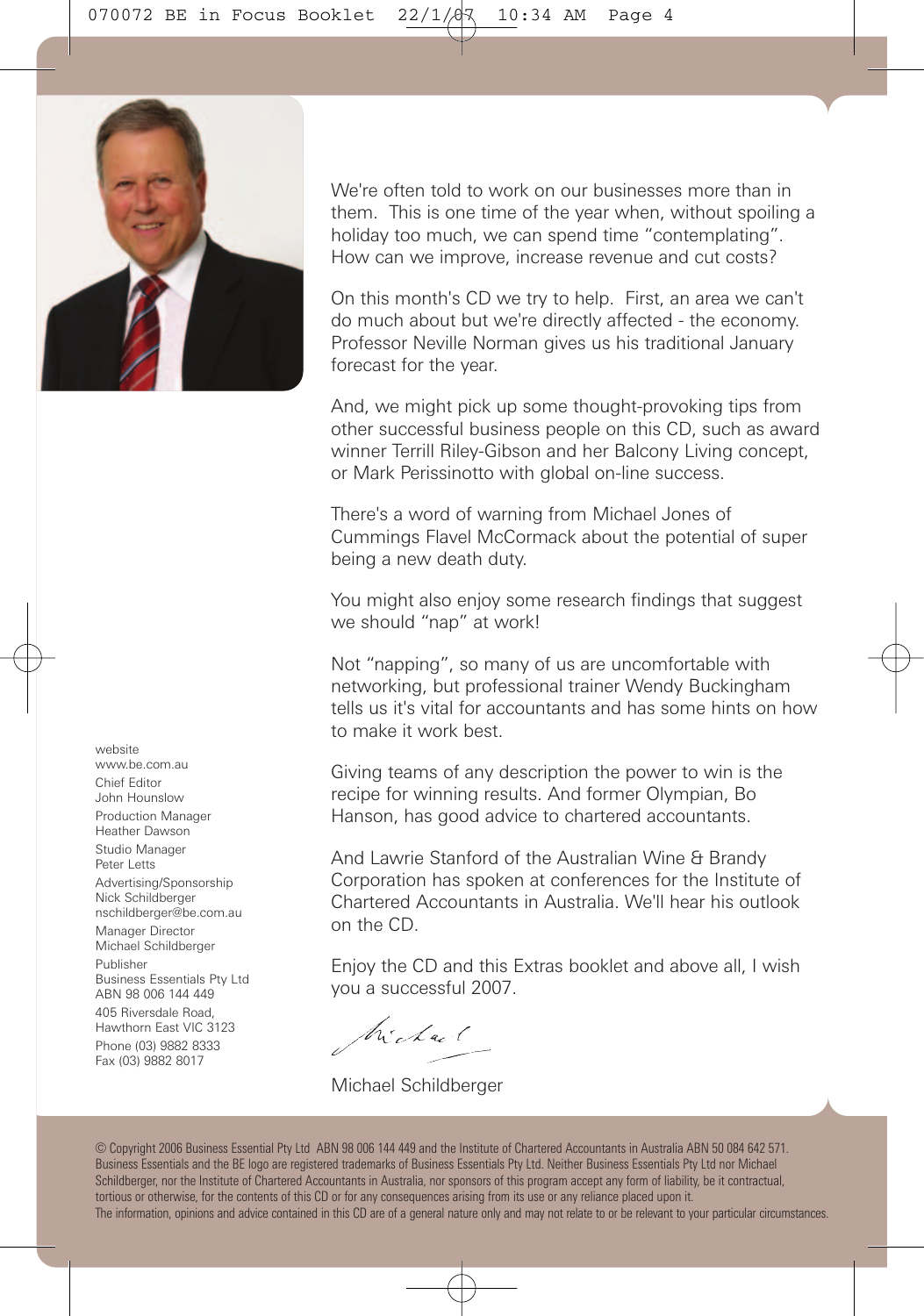# Track 1 TIPS FOR INDUCTING NEW STAFF

Merilyn Speiser CA, WHK Greenwoods

- > The induction period commences on the first day and ends with the completion of the probationary period. During this time the employee has the opportunity to seek to learn about all aspects of their new work so that by the end of their probationary period they could induct a new employee into their team.
- > The induction process is essential for: Ensuring there is clarity about performance expectations, imparting corporate information, achieving initial engagement and commitment, and ensuring minimum competence in the core of the role
- > Areas to cover during the induction period: Personnel information, organisational information, the position, the work group/team and any systems training requirements
- > Responsibility for the induction process. It depends on the size of the organisation and ideally is a mix of Direct Reports and Organisational "Experts"
- > The new employee will have a great deal of information to take in during the first weeks. It's important they know the most important aspects about the position to achieve the desired outcomes in the first weeks
- > Socialising is a critical part of the induction and can assist greatly in achieving commitment

#### Track 2

#### BOOKKEEPING FOR NON-ACCOUNTANTS Cheryl Hambly CA, Pitcher Partners NSW

- > A lot of business owners are running their businesses blind. They are not aware of exactly how their business is performing, they make decisions on information they do not understand
- > They make decisions on information that is not timely and accurate, they're not sure how much gas left in the tank, they're not sure who is coming up behind them, and they're not aware of the opportunities they may be losing out on
- > Why? Lack of training, lack of experience or exposure to certain accounting aspects, moving into a new role with no knowledge or training
- > A lot of the traditional accounting courses and training teach the standard debits and credits without providing an understanding of where this comes from, what it means, or what the users of the information really require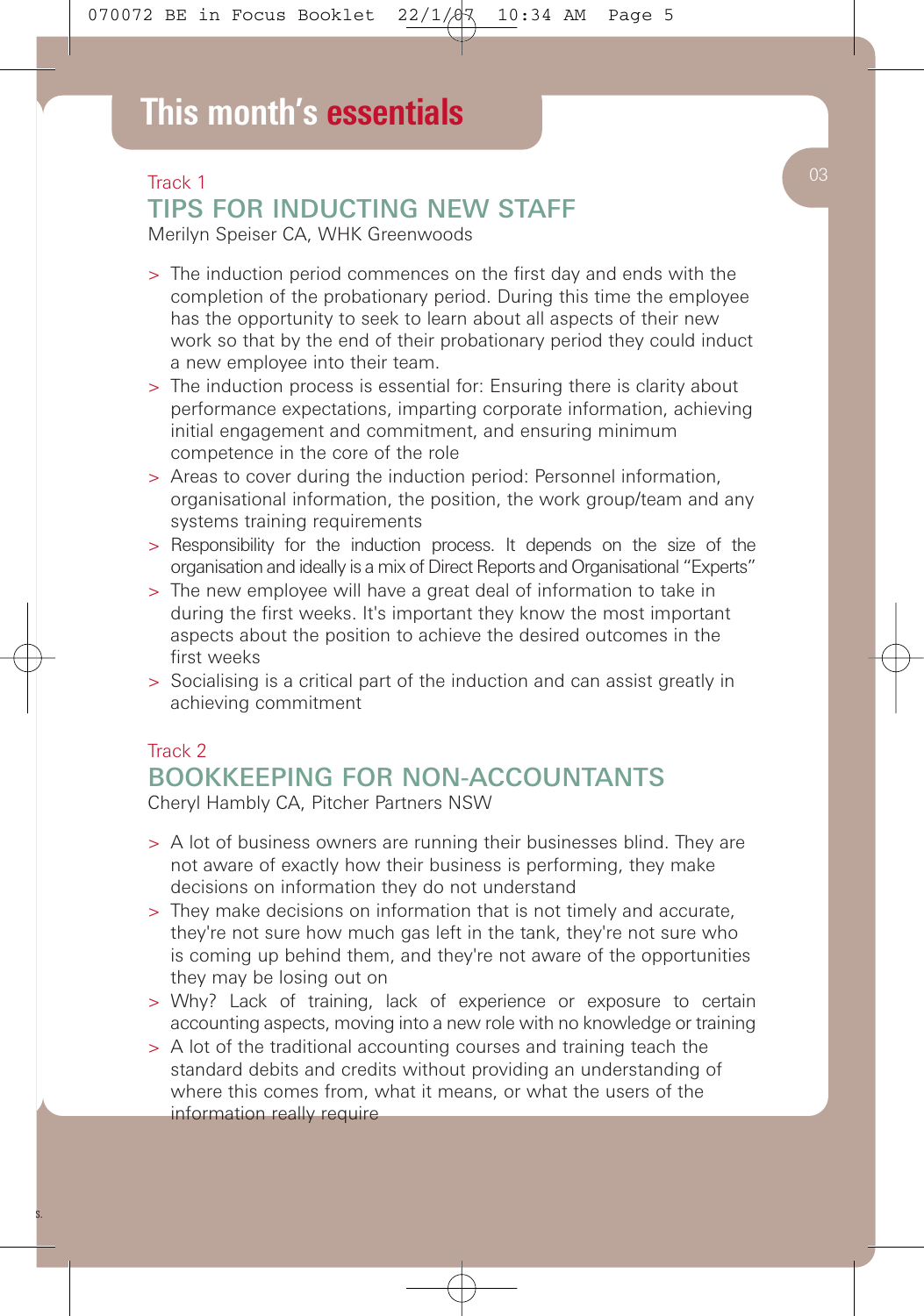# Track 3 CASH FLOW RESOLUTIONS FOR 2007

Tony Gattari, Achievers Group

- > Many business owners fear that if they ask for their money, the customer will go elsewhere. It's an insane assumption
- > The best approach is to have a dedicated person responsible for "accounts receivable" and collecting money which people owe you
- > You need diligent systems to get your money when it's due. Be vigilant, disciplined, even aggressive when your money is overdue
- > If customers haven't paid in 90 days, they start to think they don't have to pay
- > Carrying inventory can wreck your cash flow. It's better to order light and order often, instead of trying to get a better price by ordering big quantities and tying up your money.

## Track 4 ECONOMIC UPDATE

Prof. Neville Norman, Melbourne University

- > Forecasts of the Fairfax publications panel of 20 economic forecasters were released in January.
- > Compared with my colleagues, I have the lowest real activity growth for 2007 and 07/08. Reason? Sluggish building activity, interest rate and drought/election uncertainties
- > I have the lowest interest rates through 07/08. Reason? Mainly my activity forecasts, as above
- > I have the highest Federal budget surplus outcomes. Reason? More allowance for severe fiscal drag than my colleagues
- > For most other forecasts I lie in the middle of the range. Overall, nobody sees recession, rate rises or tax relief
- > Message: Business needs to apply these principles to its own forecasts and watch for turning points in the overall economic variables.

#### Track 5 MAKING OPPORTUNITIES HAPPEN

Roger La Salle, La Salle Matrix Thinking

- > Every single business has opportunities but may be too busy to see them
- > To be opportunists, we need to be good observers
- > Lucky people aren't just lucky, they have an open mind
- > Innovation is a type of opportunity
- > If you don't have curiosity, you won't find opportunity
- > There are 5 ways to finding opportunity: making predictions, seeing a widespread activity or problem, a repetitious activity, a comparative activity, and trends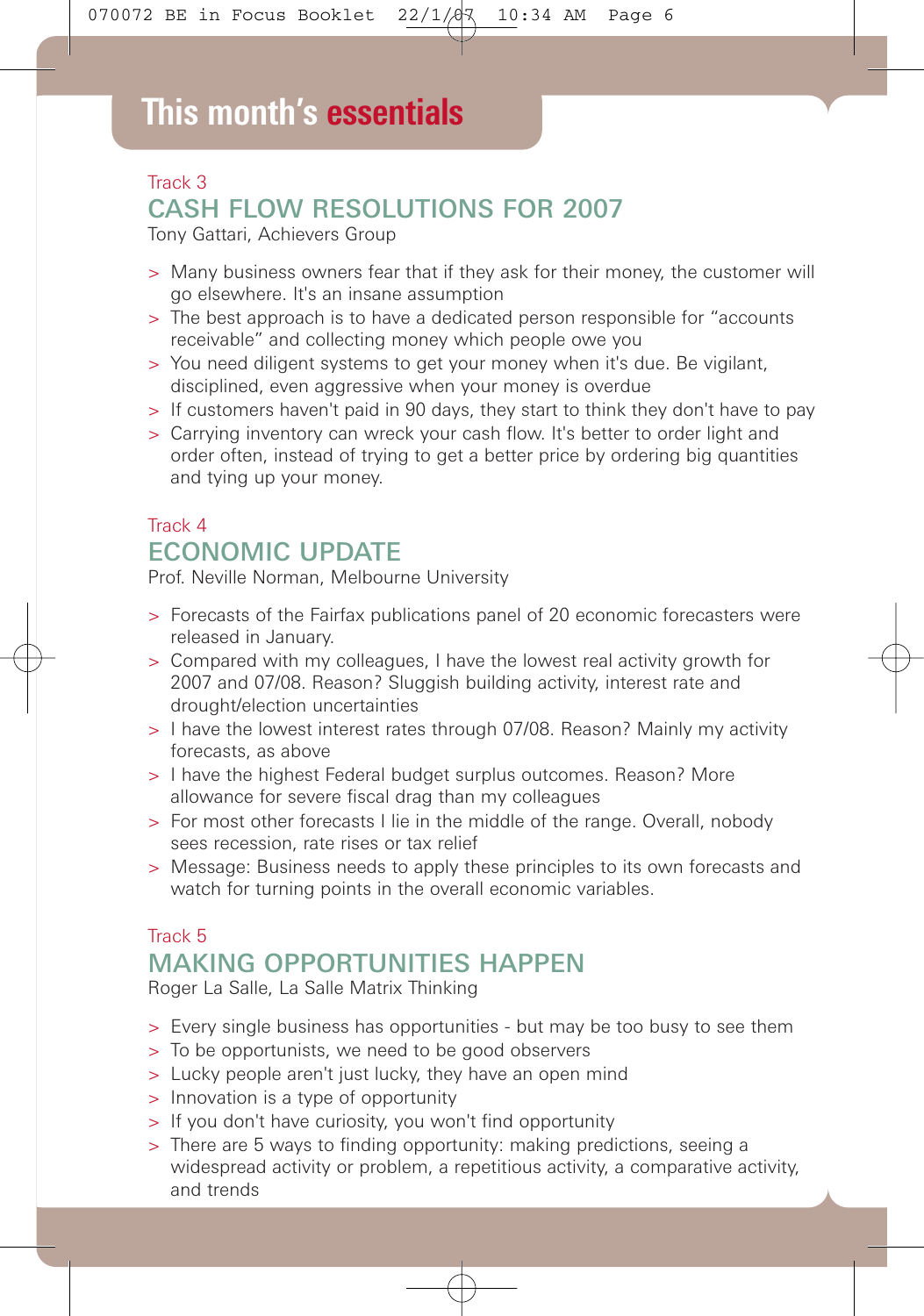#### $\begin{array}{|c|c|c|c|c|}\n\hline\n\text{Track 6} & & 05 \\
\hline\n\end{array}$ SUPERANNUATION UPDATE Susan Orchard CA

- > The Federal Government has introduced a range of superannuation changes
- > While these mostly impact on contributions and benefits, the government has taken the opportunity to undertake a full rewrite of the superannuation legislation and incorporate this into the 1997 tax act. This rewrite has resulted in changes to the terminology used in superannuation
- > The consequences of not complying with the new contribution caps and pension rules include significant taxation penalties. It is therefore time for accountants to re-educate themselves on superannuation and ensure they are giving accurate advice to clients.

# Track 7 OFFICE POLITICS CAN DESTROY YOUR BUSINESS

Joe Moore, Proactive Resolutions

- > There can be a very high cost to office politics
- > There are two main consequences: Information will be flawed, and employees in need of support will be undermined
- > At senior levels the behaviour includes falsifying results and blaming failure on others
- > Ask yourself: What is it about a workplace that allows this sort of behaviour? Answer? It occurs where this behaviour is tolerated
- > Office politics can be a tremendous force for good
- > Managers need to hold themselves accountable, not only for producing results but for the way those results are produced, enhancing workplace relationships.

### Track 8 SHAREMARKET UPDATE

Tim Lincoln, Lincoln Stock Doctor

- > All the sharemarket positives of 2006 remain a good economic environment, low interest rates, low inflation and resource company growth
- > It's time to focus on the investment strategies which have worked in the past
- > Market volatility is mostly being driven by commodity prices but if supply meets the demand it'll contribute to the profitability of our companies
- > If the market remains up generally we must accept the volatility
- > Star stocks: Monadelphous, Cabcharge, CSL, Oakton, The Reject Shop, St George, BHP & Rio.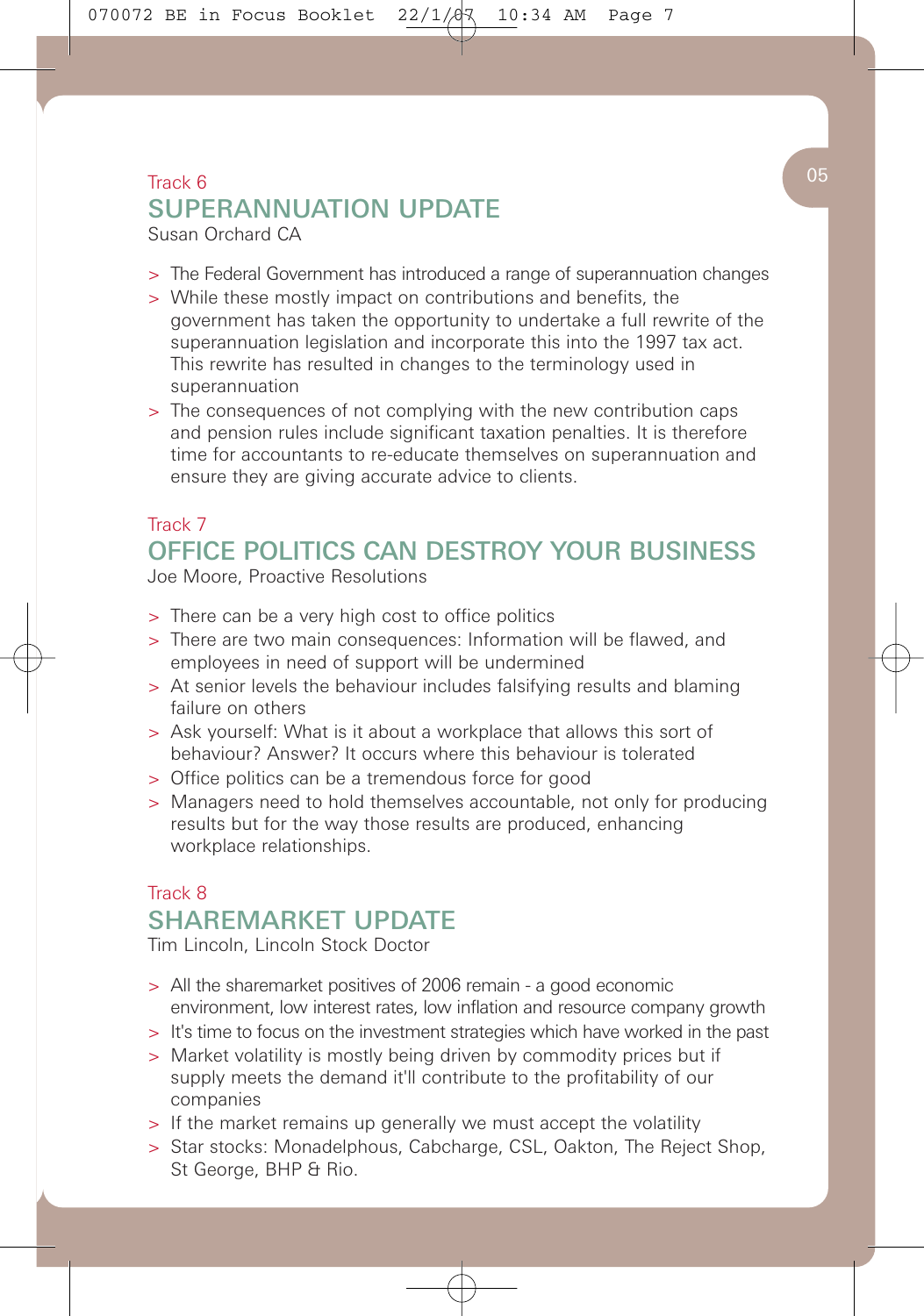# **This month's essentials**

## Track 9 YOU NEED AMBITIOUS GOALS TO GROW

Rod Young, DC Strategy

- > If you're going to make a difference this year, don't play around the edges, make big, ambitious plans
- > Hold a planning session defining clear objectives three years out and one year out
- > It's important that management is aligned to those objectives
- > Take a "clean slate" approach leave your past baggage behind
- > The process of change is constant
- > You must differentiate yourself from competitors
- > Think about global competitors also Australia is an attractive destination for them
- > Consider your unique selling proposition
- > Growing by 5% is just organic growth it's not innovating. Think what it would take to grow by 50%
- > DC Strategy develops franchise systems, master franchise arrangements, distribution arrangements and area development arrangements - packaging Australian businesses and taking them to world markets.

## Track 10 **HEALTHY FORMULA FOR SUCCESS**

Julian Archer, Olive Leaf Australia

- > Early testimonials encouraged us and told us we'd made an important discovery which was then confirmed by laboratory and clinical trials
- > Without excellent marketing, even excellent products die
- > Our most effective forms of marketing: Word of mouth, using the media and PR, and our 100% refund guarantee
- > To succeed in exporting, be persistent, talk with other companies similar to your own and apply for government export grants
- > We don't build or buy anything on borrowed money
- > We don't invest capital in any aspect of the business unless it can pay for itself in 12 months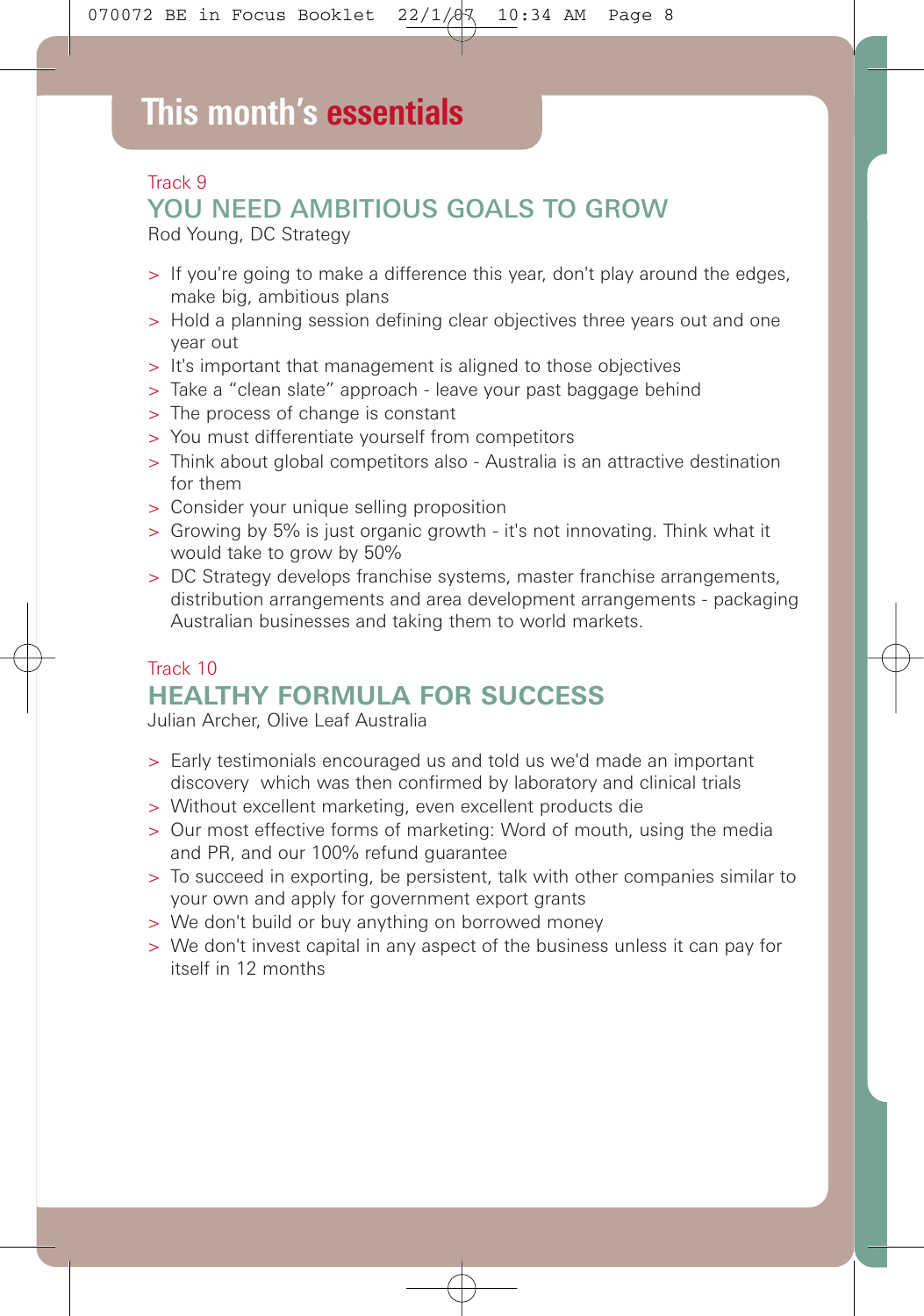# **This month's essentials Information**

For more information about the topics discussed on this February 2007 program, please contact the relevant organisations listed below.

#### **TIPS FOR INDUCTING NEW STAFF**

The Institute of Chartered Accountants in Australia **1300 137 322 www.charteredaccountants.com. au/training**

#### **BOOKKEEPING FOR NON-ACCOUNTANTS**

The Institute of Chartered Accountants in Australia **1300 137 322 www.charteredaccountants.com. au/training**

#### **KEEP CASH FLOWING**

Tony Gattari, Achievers Group Tel: 02 9440 7373 Email: tony@achieversgroup.com.au Website: www.achieversgroup.com.au See Pages 10-11 of this Extras booklet regarding the special offer to BE subscribers of \$177(normal price \$295) to attend the Marketing Mastery Program.

#### **ECONOMIC UPDATE**

Professor Neville Norman Email: n.norman@unimelb.edu.au

#### **MAKING OPPORTUNITIES HAPPEN**

Roger La Salle, La Salle Matrix Thinking Tel: 03 9842 7267 Website: www.matrixthinking.com

#### **SUPERANNUATION UPDATE**

The Institute of Chartered Accountants in Australia **1300 137 322 www.charteredaccountants.com. au/training**

#### **OFFICE POLITICS CAN DESTROY YOUR BUSINESS**

Joe Moore, Proactive Resolutions Tel: 02 9221 0446 Email: joemoore@proactiveresolutions.com Website: www.proactiveresolutions.com

#### **SHAREMARKET UPDATE**

Tim Lincoln, Lincoln Stock Doctor Website: www.stockdoctor.com.au. Please contact Lincoln direct for more details about its STOCKdoctor investment software or managed fund services on 1800 676 332

#### **YOU NEED AMBITIOUS GOALS TO GROW**

Rod Young, DC Strategy Tel: 03 8102 9200 (Head office) Email: growth@dcstrategy.com Website: www.dcstrategy.com

#### **HEALTHY FORMULA FOR SUCCESS**

Julian Archer, Olive Leaf Australia Tel: 07 5424 6771 Email: julian@olea.com.au Website: www.EnvirOlea.com







NUMBER ONE IN NUMBERS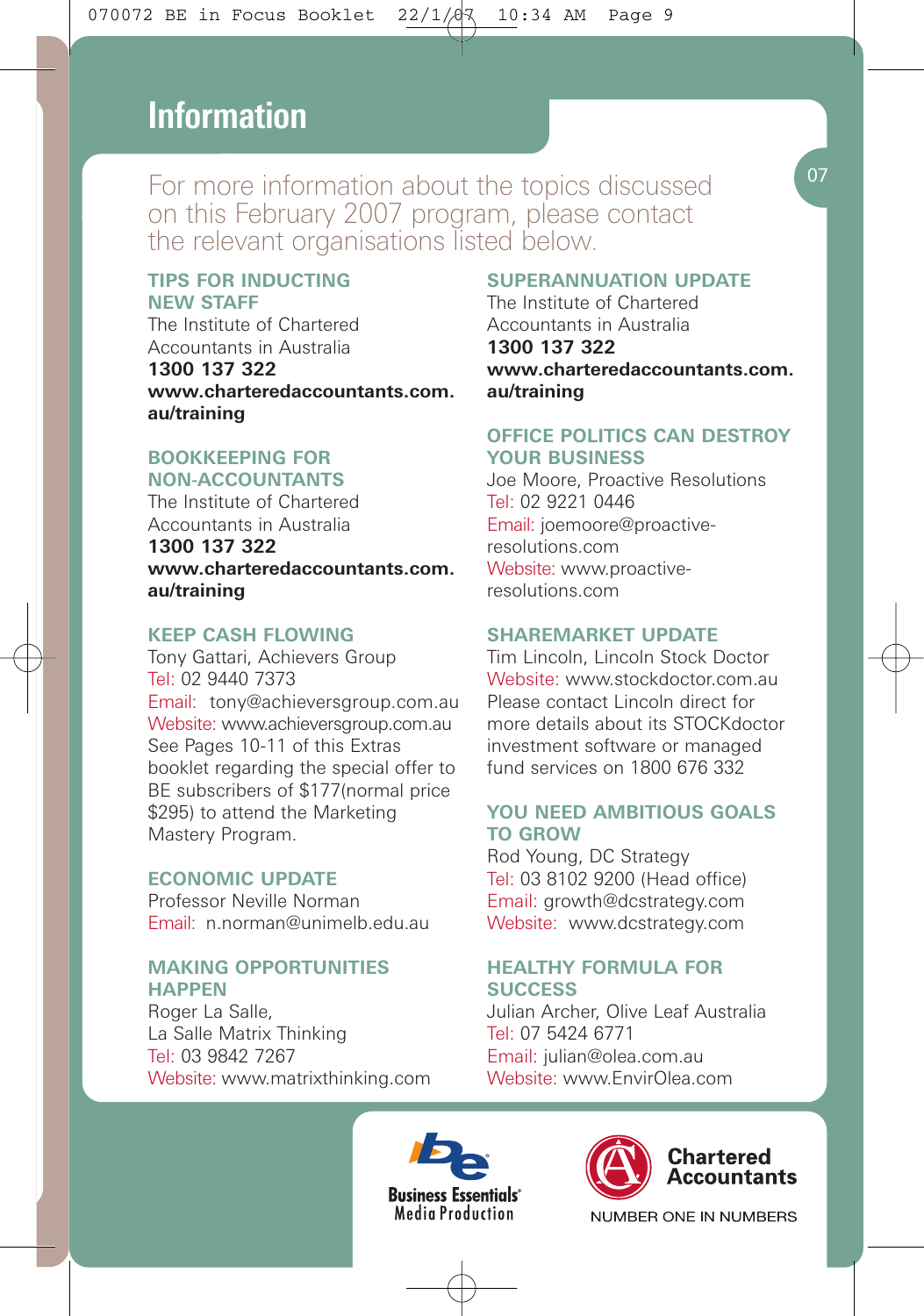# **Subscription Form**

I would like to subscribe to Chartered Accountants Business in Focus and/or Tax in Focus:

| Family name:                                                                                                                                                                                                                                                                                   |                                           | First Name:                                                                                                                                                                                                                                                                                                                                                                                                                                                                                                                                                                                                                                                                                                                                                                                                                            |                                           |                                                   |                 |  |
|------------------------------------------------------------------------------------------------------------------------------------------------------------------------------------------------------------------------------------------------------------------------------------------------|-------------------------------------------|----------------------------------------------------------------------------------------------------------------------------------------------------------------------------------------------------------------------------------------------------------------------------------------------------------------------------------------------------------------------------------------------------------------------------------------------------------------------------------------------------------------------------------------------------------------------------------------------------------------------------------------------------------------------------------------------------------------------------------------------------------------------------------------------------------------------------------------|-------------------------------------------|---------------------------------------------------|-----------------|--|
| Company:                                                                                                                                                                                                                                                                                       |                                           |                                                                                                                                                                                                                                                                                                                                                                                                                                                                                                                                                                                                                                                                                                                                                                                                                                        |                                           |                                                   |                 |  |
| Address:                                                                                                                                                                                                                                                                                       |                                           |                                                                                                                                                                                                                                                                                                                                                                                                                                                                                                                                                                                                                                                                                                                                                                                                                                        |                                           |                                                   |                 |  |
| Country:<br>City:<br>the control of the control of the control of                                                                                                                                                                                                                              |                                           |                                                                                                                                                                                                                                                                                                                                                                                                                                                                                                                                                                                                                                                                                                                                                                                                                                        | Postcode:                                 |                                                   |                 |  |
| Telephone:                                                                                                                                                                                                                                                                                     | Fax:                                      |                                                                                                                                                                                                                                                                                                                                                                                                                                                                                                                                                                                                                                                                                                                                                                                                                                        |                                           |                                                   |                 |  |
| Email:                                                                                                                                                                                                                                                                                         |                                           | Member No:                                                                                                                                                                                                                                                                                                                                                                                                                                                                                                                                                                                                                                                                                                                                                                                                                             |                                           |                                                   |                 |  |
| Age Group (please tick one):                                                                                                                                                                                                                                                                   | $\Box$ 18-25                              | $\Box$ 26-35                                                                                                                                                                                                                                                                                                                                                                                                                                                                                                                                                                                                                                                                                                                                                                                                                           |                                           | $\Box$ 36-45 $\Box$ 46-55 $\Box$ 56-65 $\Box$ >65 |                 |  |
| Type of Business:                                                                                                                                                                                                                                                                              |                                           |                                                                                                                                                                                                                                                                                                                                                                                                                                                                                                                                                                                                                                                                                                                                                                                                                                        | Number of Employees:                      |                                                   |                 |  |
| <b>Subscription Pricing (GST Inclusive)</b>                                                                                                                                                                                                                                                    |                                           |                                                                                                                                                                                                                                                                                                                                                                                                                                                                                                                                                                                                                                                                                                                                                                                                                                        |                                           |                                                   |                 |  |
| <b>Product</b>                                                                                                                                                                                                                                                                                 | <b>Australian Rates</b><br><b>Members</b> | <b>Standard</b>                                                                                                                                                                                                                                                                                                                                                                                                                                                                                                                                                                                                                                                                                                                                                                                                                        | <b>Overseas Rates</b><br>Members Standard |                                                   |                 |  |
| Business In Focus - CD                                                                                                                                                                                                                                                                         | \$385                                     | \$485                                                                                                                                                                                                                                                                                                                                                                                                                                                                                                                                                                                                                                                                                                                                                                                                                                  | \$385                                     | \$485                                             |                 |  |
| Tax In Focus - CD<br>П                                                                                                                                                                                                                                                                         | \$385                                     | \$485                                                                                                                                                                                                                                                                                                                                                                                                                                                                                                                                                                                                                                                                                                                                                                                                                                  | \$385                                     | \$485                                             |                 |  |
| $\Box$<br>Combined (Business in Focus $+$ Tax in Focus) $-$ CD                                                                                                                                                                                                                                 | \$695                                     | \$875                                                                                                                                                                                                                                                                                                                                                                                                                                                                                                                                                                                                                                                                                                                                                                                                                                  | \$695                                     | \$875                                             |                 |  |
| Business in Focus - Online<br>$\Box$                                                                                                                                                                                                                                                           | \$250                                     | \$300                                                                                                                                                                                                                                                                                                                                                                                                                                                                                                                                                                                                                                                                                                                                                                                                                                  | \$230                                     | \$280                                             |                 |  |
| Tax in Focus - Online<br>$\mathsf{L}$                                                                                                                                                                                                                                                          | \$250                                     | \$300                                                                                                                                                                                                                                                                                                                                                                                                                                                                                                                                                                                                                                                                                                                                                                                                                                  | \$230                                     | \$280                                             |                 |  |
| Combined (Business in Focus $+$ Tax in Focus) – Online<br>$\mathsf{L}$                                                                                                                                                                                                                         | \$450                                     | \$540                                                                                                                                                                                                                                                                                                                                                                                                                                                                                                                                                                                                                                                                                                                                                                                                                                  | \$420                                     | \$500                                             |                 |  |
| <b>Payment Options</b><br>Please find enclosed cheque made payable to Business Essentials Pty Ltd for<br>\$<br>$\Box$ Amex $\Box$ Mastercard $\Box$ Visa<br>OR debit my:<br>Cardholder's name                                                                                                  |                                           |                                                                                                                                                                                                                                                                                                                                                                                                                                                                                                                                                                                                                                                                                                                                                                                                                                        |                                           | $\Box$ Diners Club                                | $\Box$ Bankcard |  |
| Card number                                                                                                                                                                                                                                                                                    |                                           |                                                                                                                                                                                                                                                                                                                                                                                                                                                                                                                                                                                                                                                                                                                                                                                                                                        |                                           | Expiry date                                       |                 |  |
| Signature                                                                                                                                                                                                                                                                                      |                                           |                                                                                                                                                                                                                                                                                                                                                                                                                                                                                                                                                                                                                                                                                                                                                                                                                                        |                                           |                                                   |                 |  |
| Please send your order details to:<br>Free Fax: 1800 656 351<br>Free Call: 1800 039 098<br>Free Post: send this form, (accompanied by<br>a cheque to)<br>Business Essentials Pty Ltd,<br>Reply Paid 579, Hawthorn East,<br>VIC 3123, Australia<br>Tel: +61 3 9882 8333<br>Fax: +61 3 9882 8017 |                                           | Please Note: Upon payment this notice becomes a<br>TAX INVOICE. Please retain a copy for your records.<br>Business Essentials Pty Ltd ABN 98 006 144 449<br>405 Riversdale Rd Hawthorn East Vic 3123 Australia<br>Privacy Notification - The Institute of Chartered Accountants in<br>Australia respects the privacy of individuals and acknowledges that the<br>information you provide on this form is protected by the Privacy<br>Amendment (Private Sector Act) 2000. The information collected by the<br>Institute is used for the purpose of processing your registration and<br>providing you information (via email and/or mail) on upcoming events,<br>specific products and services provided by or associated with the<br>Institute. To access a full copy of our policy visit<br>charteredaccountants.com.au/privacypolicy |                                           |                                                   |                 |  |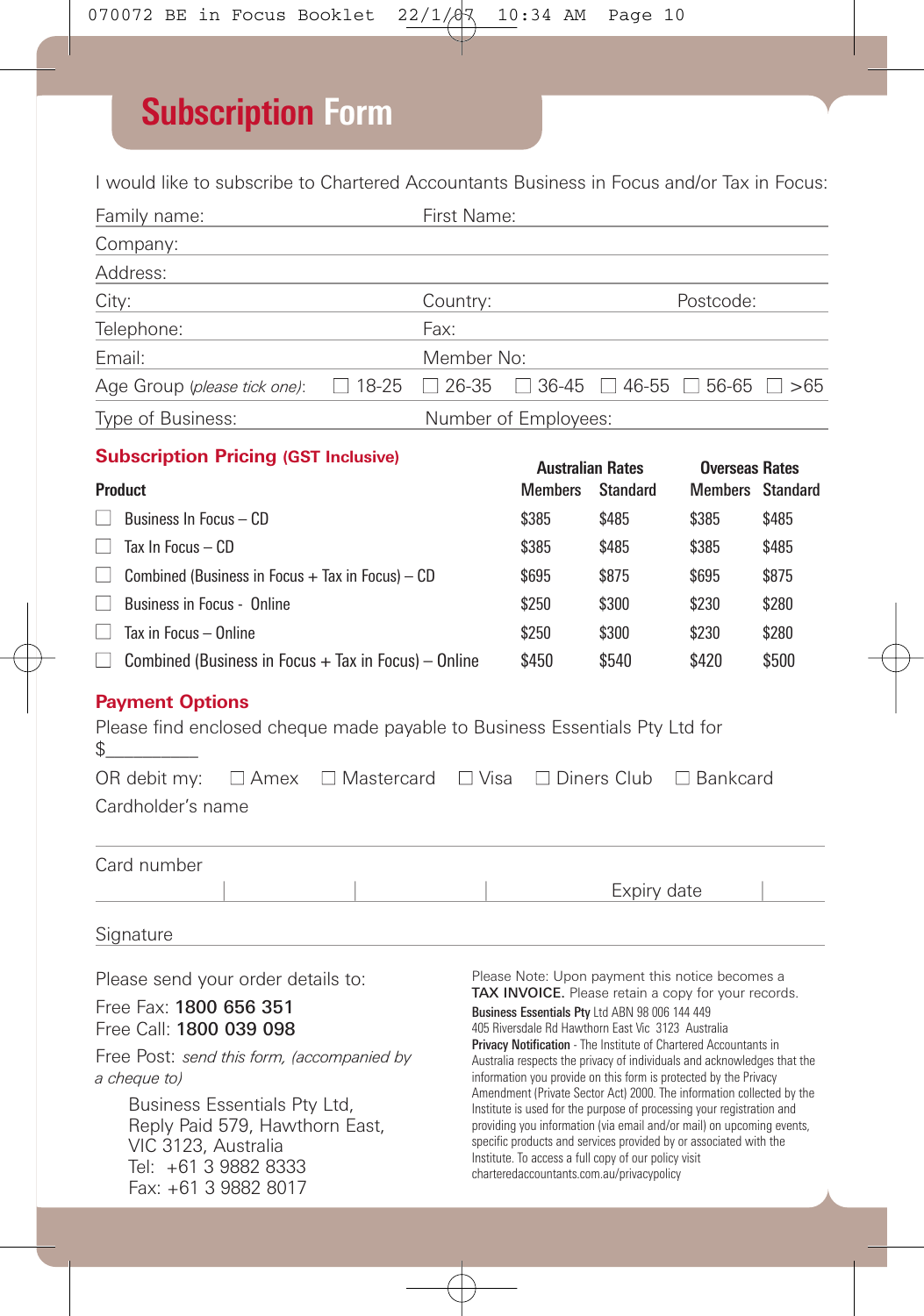

# **Training and Development – at your fingertips**

Keep abreast of the latest development in business and tax in your car, at your desk, or even on the bus!

Your annual subscription will consist of monthly audio updates either on hot topics in business or the latest tax news.

You can choose to have your subscription delivered each month on CD or online. The online version has an optional MP3 download capability enabling you to keep up-to-date via your iPod®, compatible mobile phone, PDA or any other MP3 device.

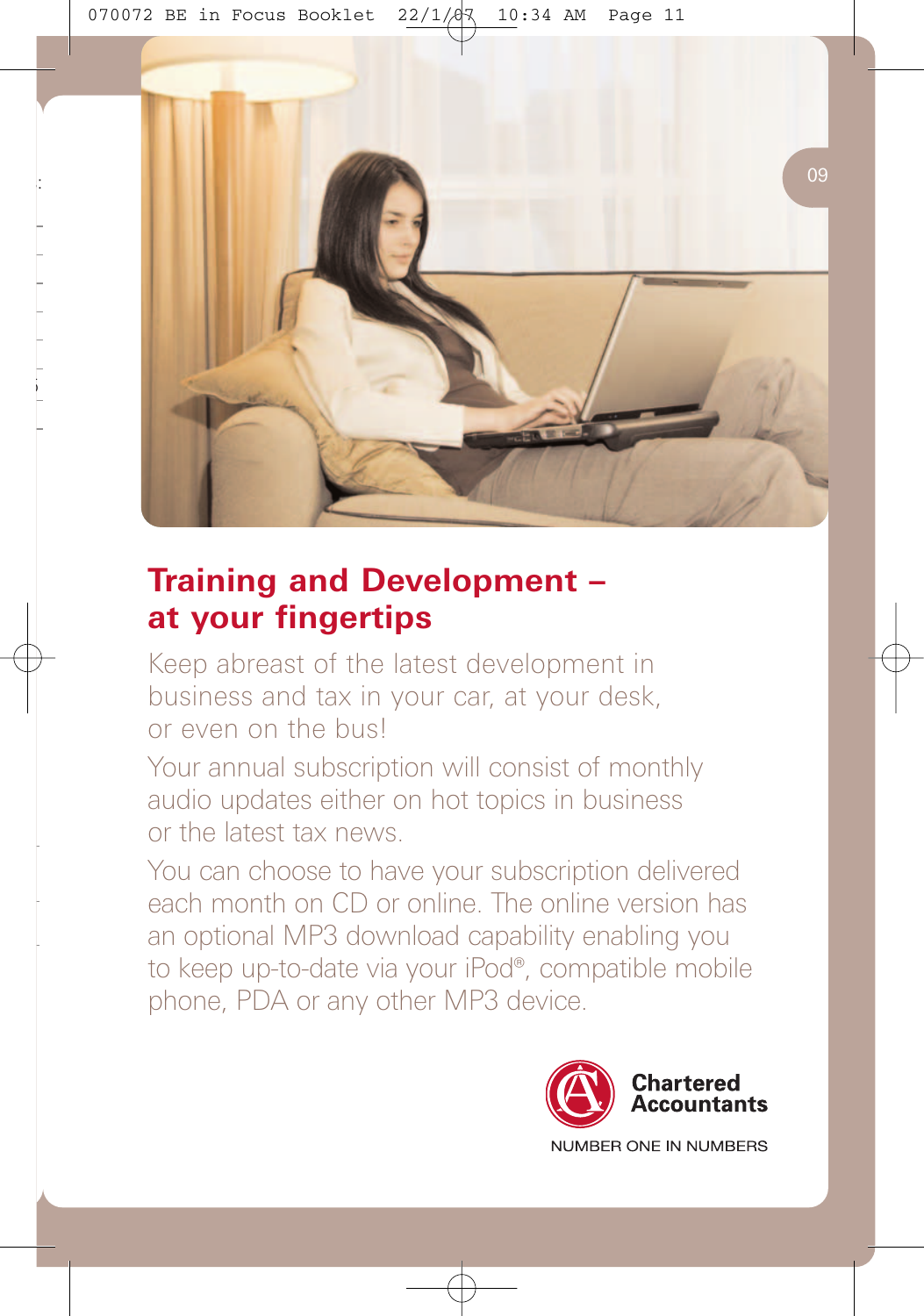# Who can you trust during good times and bad?

"It has been my family's vision for the past 20 years to provide sharemaket investors with the means to invest successfully in the Sharemarket with increased confidence and peace of mind. Through Dr Merv Lincoln's PHD research, our vision is now a reality.

#### **Q: In these uncertain times how can we turn short term volatility into long term opportunity?**

**A:** By selecting quality companies, basing our decisions on a sound framework, and having access to the right tools to allow us to make fully informed and rewarding decisions.

You too can access our family's work and use it to empower yourself to take control of your share investing future. All you have to do is choose what's right for you..."

#### **EITHER do it yourself with Stock Doctor**

- Australia's premier sharemarket investment tool
- Trusted by thousands of investors
- Essential foundation for all Sharemarket investment decisions
- Complete investors tool kit including industry renowned training and support

allincoln<sub>e</sub> Stock<br>Doctor



#### **OR Let us do it all for you**

- Invest directly in the Lincoln Australian Share Fund
- Benefit from our proven investment approach
- Utilises Stock Doctor Methodology
- Ideal for the time poor investor
- Regular and detailed performance reports

allincoln<sub>»</sub> Managed<br>Investments

Intelligent sharemarket solutions

# **Call us now about our special offer on 1300 676 332**

www.lincolnindicators.com.au

Lincoln Australian Share Fund (Fund) - Investment Manager: Lincoln Indicators Pty Ltd ACN 006 715 573 AFSL 237740. Responsible Entity/ Issuer: Equity Trustees Limited ABN 46 004 031 298, AFSL 240975. This communication may contain general financial product advice. The advice has been prepared without taking account of your personal circumstances. You should<br>therefore consider its appropriateness, in light of your objectives, financial situation and needs we refer to the Fund, information provided should be read in conjunction with the Product Disclosure Statement of the Fund, which can be obtained by contacting us, or via our website. You should read and consider this document before making any investment decision about whether to acquire or continue to hold the product. Investments can go up and down. Past performance is not a reliable indicator of future performance. Neither Lincoln Indicators Pty Ltd, Equity Trustees Ltd, or their directors, employees or agents guarantees the performance of, or the repayment of capital or income invested in the Fund.